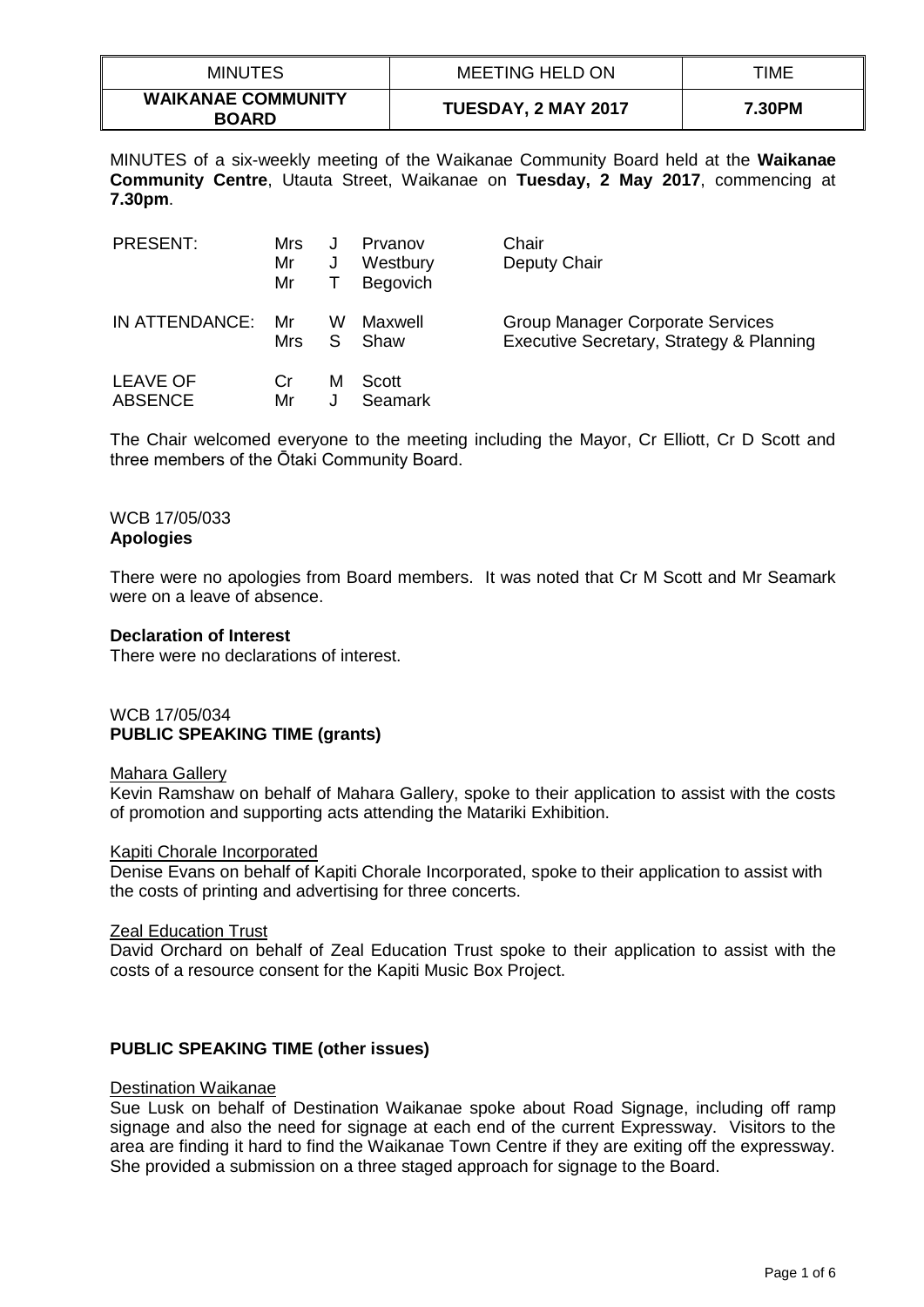| <b>MINUTES</b>                            | MEETING HELD ON     | TIME   |
|-------------------------------------------|---------------------|--------|
| <b>WAIKANAE COMMUNITY</b><br><b>BOARD</b> | TUESDAY, 2 MAY 2017 | 7.30PM |

### Maude Heath

Ms Heath from Artel Gallery in Mahara Place spoke to the Board about signage that is needed from the Expressway moving people into the Waikanae Town centre. Her customers have said they have found it hard to find her store. She asked the following questions to the Board:

- Is signage planned between the off-ramp and the village?
- $\bullet$  If it is, when will it be installed?
- If it is, are 'resource consents' required?
- $\bullet$  If they are not planned, why not?

Mr Maxwell responded that the local signage work is planned but they are looking at traffic movements to settle down and then will make sure the right decisions are made on signage.

He also noted that the Visitor attraction plan was developed last year and the focus has been on getting the i-SITE up and running, but there is now work being done to progress this plan. The Economic Development Leadership Group has had a couple of meetings this year and are looking at what their priorities will be and also a forward plan. There are limited opportunities with the NZTA and signage on the expressway due to the restrictions they have.

The Board discussed the following points:

- Timeframes around the signs being erected:
- Formulating a plan that fits with Waikanae and having a workshop to discuss the plan;
- Making sure the Board are aware of the processes around signage;
- There needs to be bridging signs put up in the interim while the signage plan is being looked at.

A motion was proposed:

## **MOVED (Begovich/Westbury)**

**That the Waikanae Community Board are able to engage with the Council Operational team to have some interim bridging signage for the Waikanae Township to support the business community.**

## **CARRIED**

### Tim Abbott

Mr Abbott spoke to the Board about the SH1 Renaming process and that the road should be called the Hemi Matenga Highway. He also stated that people weren't aware of what is happening in the Community and that there should be a noticeboard put up that has news and events on it weekly.

### Barbara Abbott

Mrs Abbott spoke to the Board about the lack of road signage coming from the South into Waikanae and also about the lack of information that is put out with news and information.

Ms Prvanov stated that there is a Noticeboard outside the Library in Waikanae and that the Board try to keep the Community up to date in regards to news and events. She also provided two updates that she had just received from the Greater Wellington Regional Council: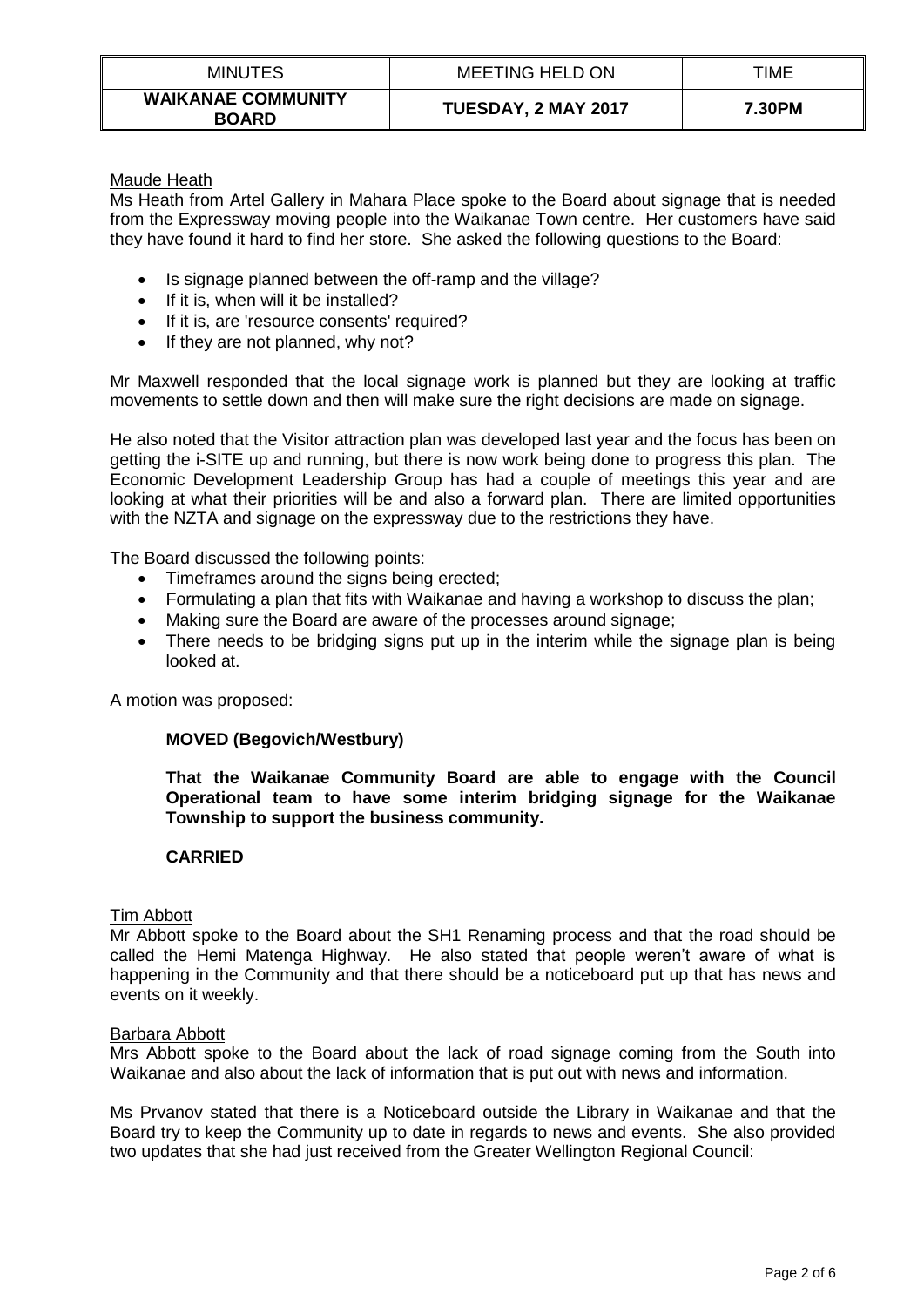| <b>MINUTES</b>                            | <b>MEETING HELD ON</b> | TIME   |
|-------------------------------------------|------------------------|--------|
| <b>WAIKANAE COMMUNITY</b><br><b>BOARD</b> | TUESDAY, 2 MAY 2017    | 7.30PM |

- The Greater Wellington Regional car park is due to have the front 90 car parking spaces opened up for use next week and then they expect the rest of the site will be finished off by mid-June;
- The Waikanae River Stop bank and Widening is 75% complete, this has been delayed by weather and should be finished in June.

## Murray Cooper

Mr Cooper spoke to the Board about the declining state of the Waikanae River walkway that is maintained by the Council. This area has been untidy over the Christmas and Easter period, with long grass and overflowing rubbish bins. He also talked about the Hedge in Te Moana Road, the proposed rates increase and Council debt.

The Board asked if a service request was put in, the response was that nothing gets done and he also noted that there was Pot holes down Peka Peka Road.

The Board requested that the Parks and Reserves team report back on what is the cyclic maintenance for the Waikanae River walkway and is the service increased over the holiday period.

### Peter Blackler

Mr Blackler spoke to the Board about the Waikanae Menzshed. He provided an update on what the Waikanae Menzshed has been up to over the last few months.

### Anna Carter

Ms Carter spoke on behalf of the newly formed Reikorangi Residents Association. They have made a submission into the Annual Plan requesting a local outcomes statement for Reikorangi. They would like the Waikanae Community Board to support their request in the Annual Plan.

### Don Liddle

Mr Liddle, on behalf of Underground Waikanae, spoke to the Board about undergrounding the power cables. He was seeking the Waikanae Community Boards support.

### Helen Anderson

Ms Anderson on behalf of Underground Waikanae, spoke to the Board and reiterated the request for the Waikanae Community Board to support Underground Waikanae. This is an investment in creating a better district.

### Kevin Shephard

Mr Shephard spoke about the lack of parking around the Waikanae shops and the pressure coming from the commuter rail parking.

Council staff will check in regards to parking restrictions now the carpark will be partly opened next week.

*The Mayor left the meeting at 8.51pm.*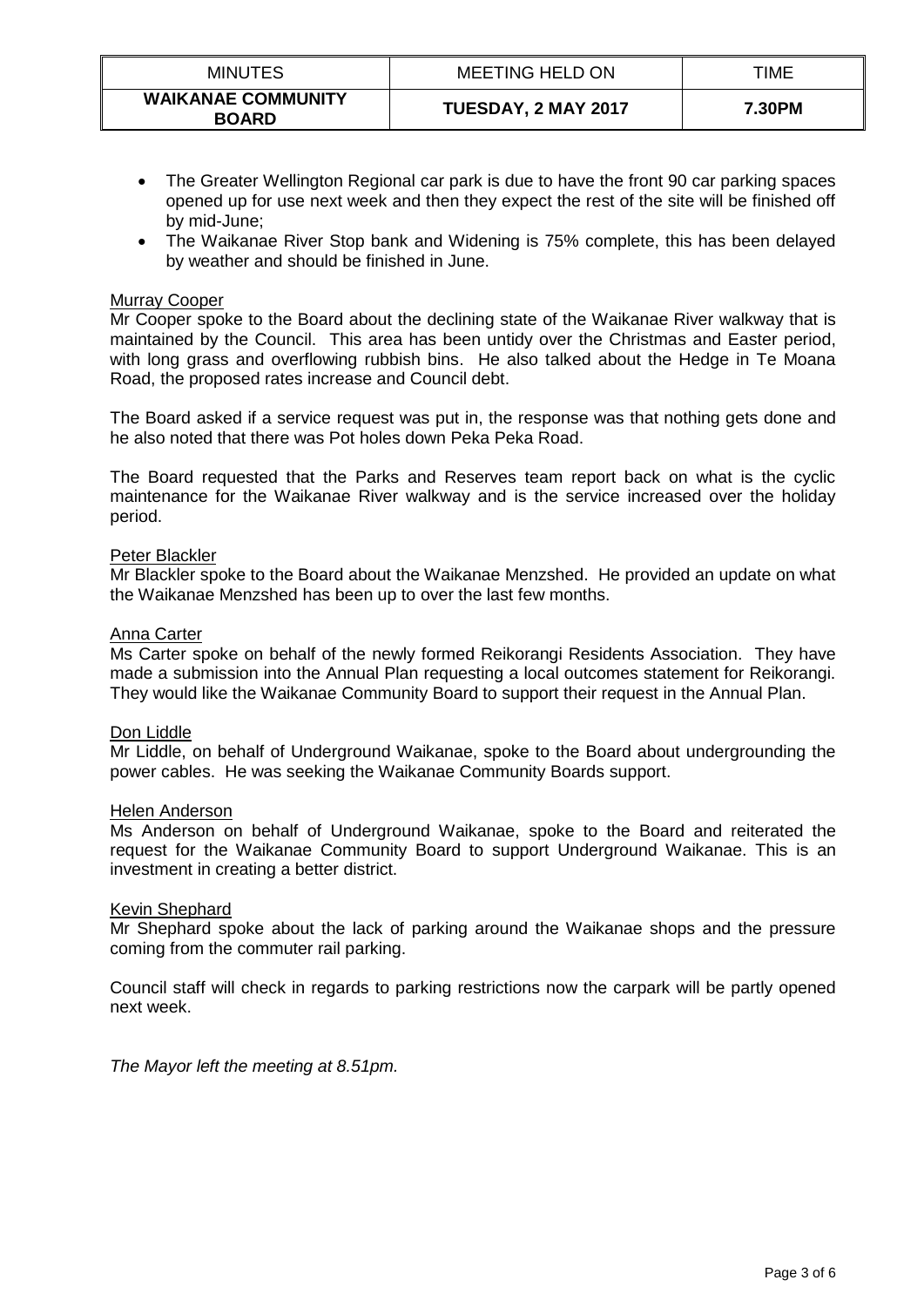| <b>MINUTES</b>                            | <b>MEETING HELD ON</b> | TIME   |
|-------------------------------------------|------------------------|--------|
| <b>WAIKANAE COMMUNITY</b><br><b>BOARD</b> | TUESDAY, 2 MAY 2017    | 7.30PM |

WCB 17/05/035 **Consideration of Applications for Funding (SP-17-184)**

## **MOVED (Westbury/Begovich)**

**The Waikanae Community Board declined a grant to Zeal Education Trust to help cover the resource consent for the Kāpiti Music Box project.**

### **CARRIED**

**MOVED (Prvanov/Begovich)**

**The Waikanae Community Board grants Kapiti Chorale Incorporated a discretionary grant of \$200.00 to help cover printing and advertising costs for three concerts.**

### **CARRIED**

**MOVED (Westbury/Begovich)**

**The Waikanae Community Board grants Michael Peryer a grant of \$1,000 from the promotion fund to help with the costs of an illustrator for his book.**

**CARRIED**

**MOVED (Westbury/Begovich)**

**The Waikanae Community Board grants Mahara Gallery a grant of \$4058.60 from the promotion fund to help with the costs of promotion and supporting acts attending the Matariki Exhibition.**

### **CARRIED**

**MOVED (Prvanov/Westbury)**

**The Waikanae Community Board agrees to transfer \$200 from the Waikanae Promotional Fund to the Discretionary Grants Fund to cover the shortfall.**

**CARRIED**

#### WCB 17/05/036 **MEMBERS BUSINESS**

**(a) Public Speaking Responses** Responses were answered in public speaking time.

#### **(b) Leave of Absence**  There was none requested.

**(c) Matters of an Urgent Nature** There was none.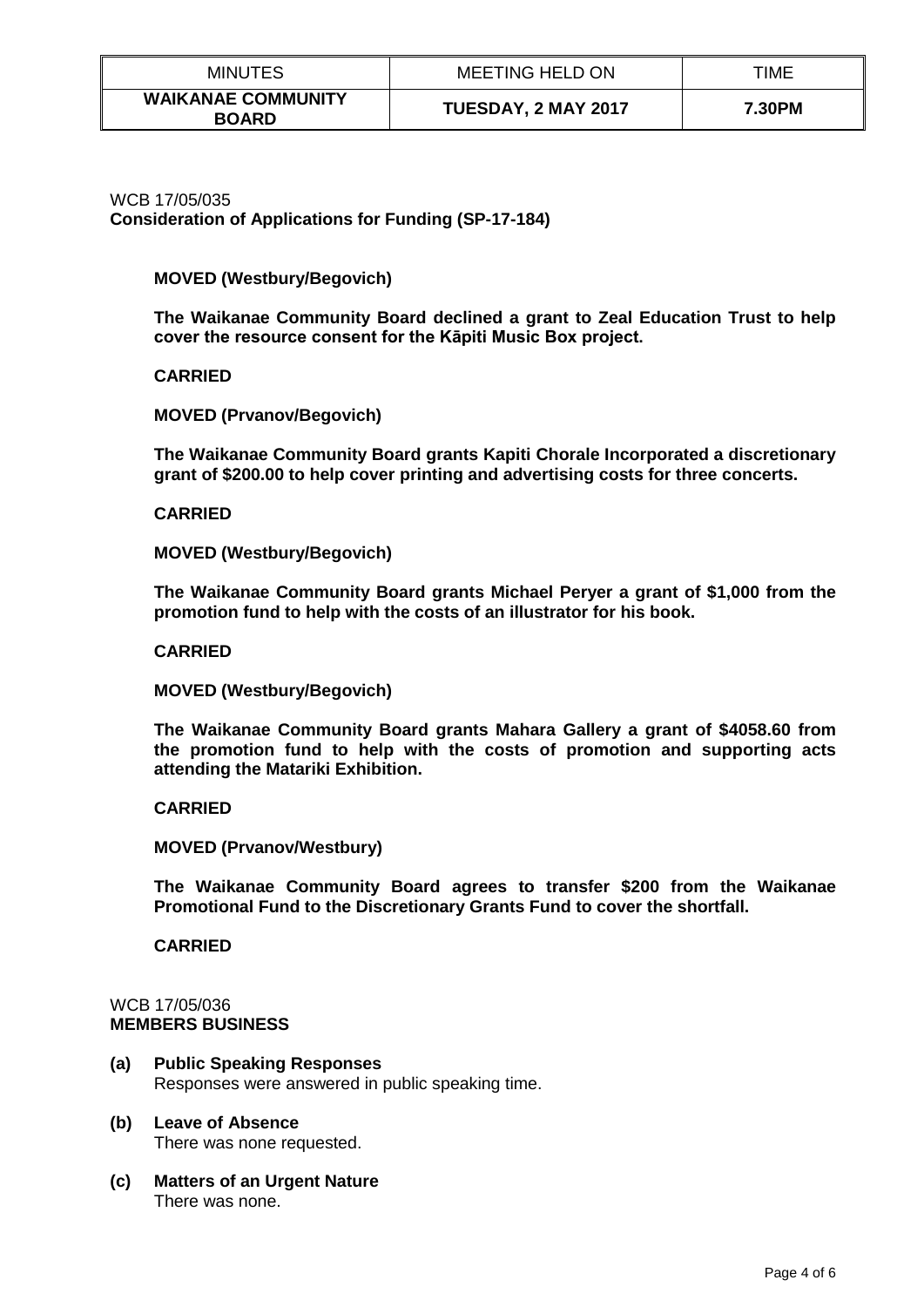| <b>MINUTES</b>                            | <b>MEETING HELD ON</b> | TIME   |
|-------------------------------------------|------------------------|--------|
| <b>WAIKANAE COMMUNITY</b><br><b>BOARD</b> | TUESDAY, 2 MAY 2017    | 7.30PM |

## **(d) Declarations of Interest**

There were no declarations of interest.

## WCB 17/05/037 **Update: Commemorative Seat**

Mr Maxwell provided an update to the Board in regards to Commemorative Seating and the process that needs to be completed to have a seat installed.

The Board had received a letter requesting a memorial seat be placed in Waikanae with a small plaque for Dr Clive Cameron.

There is no budget within the Parks and Reserves team to install seating. There is a limited budget from the Road Safety co-ordinator, he will take requests and analyse where the need is and see what is available.

Mr Maxwell would email the Board the information for their discussion offline and also in regards to funding.

## WCB 17/05/038 **Update: Waikanae Town Centre Baskets**

Mr Maxwell provided an update on the costs of installing new hanging baskets.

The Board discussed that these requests would come under the Town Centres project and will be looked at through this process.

#### WCB 17/05/039 **Update from Elected Members (from beginning of triennium to May 2017)**

Ms Prvanov provided a list of her activities from the beginning of the triennium and noted the 14 March Waikanae Community Board meeting where the Waikanae Outcomes document was endorsed and the Dogs in Togs Event at Waikanae pool in March

Mr Begovich provided a list to the Board and Mr Westbury would circulate his to the Board.

## WCB 17/05/040 **CONFIRMATION OF MINUTES: 14 March 2017**

## **MOVED (Prvanov/Begovich)**

**That the minutes of the Waikanae Community Board meeting held on 14 March 2017 be adopted as a true and correct record of that meeting.** 

**CARRIED**